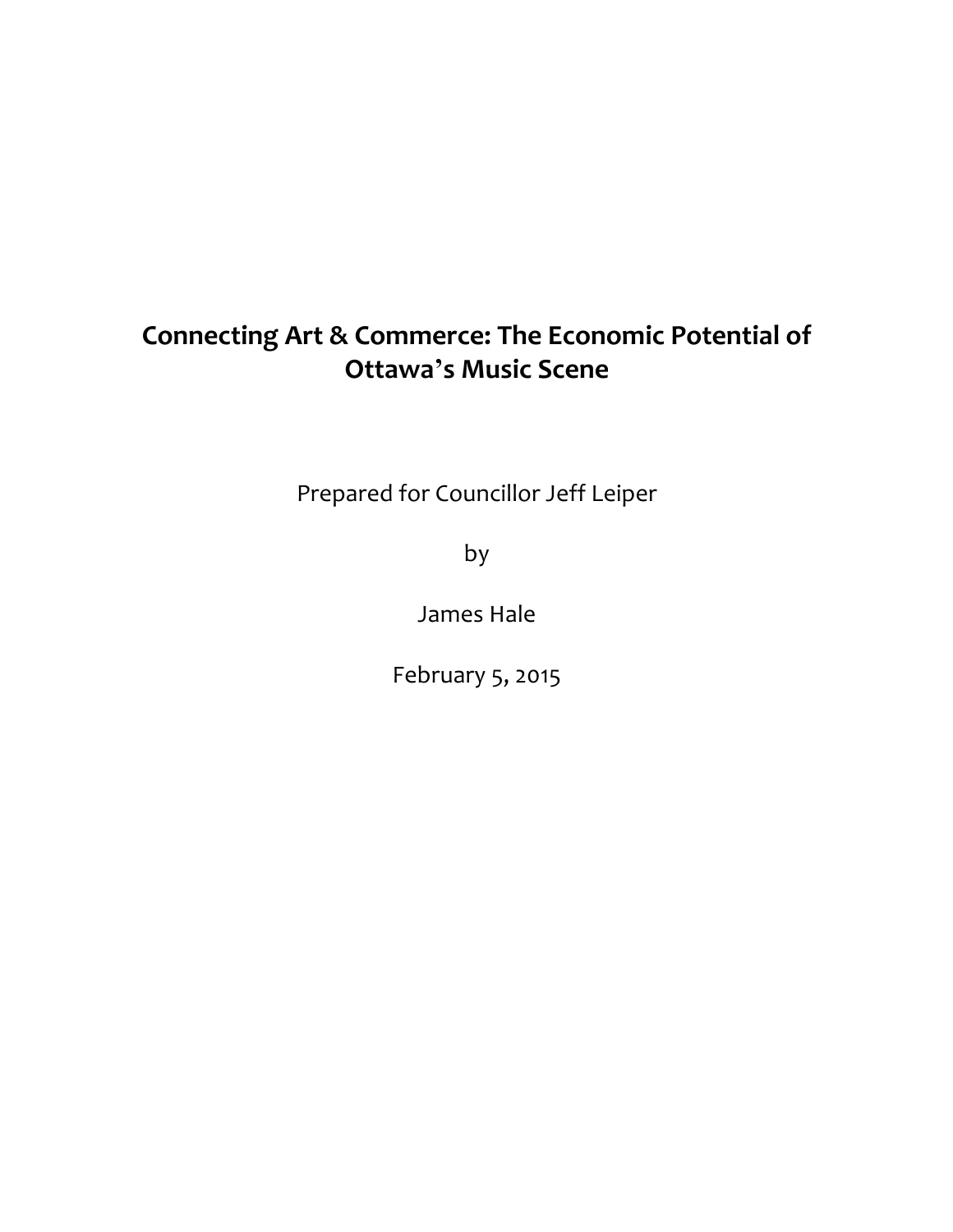# **INTRODUCTION**

Three chords and a guitar – how far can that take you? That was the type of question young musicians like Willie Nelson, Townes Van Zandt, and Guy Clark grew up with in the 1950s, a decade before they became founders of a stridently iconoclastic music scene in Austin, Texas.

Today, Austin is the gold standard for economic output from local music. Its music scene generates an estimated \$1.9 billion annually – a staggering \$10 per capita each year. Given its unique past, few cities can hope to approach Austin's achievements, but the city serves as a model of how a multi-faceted music scene can coalesce and collaborate with city officials, tourism authorities, and others to reach a common goal.

Although, as a centre of government with a strong technology presence and a population of under two million, Austin shares some characteristics with Ottawa, any comparison of economics is likely specious. Based on information available from public sources (e.g., published economic impact figures supplied by Ottawa's major music festivals) a rough estimate of the amount of economic activity associated with the city's music scene – including concerts at local venues, festival revenues and related tourism spending, instrument sales, recorded music sales, etc. – is \$120 million annually.

How large could that figure grow? Looking beyond Austin, there are a number of other models that hold more plausible examples of how Ottawa's music scene could contribute to local economic development if vision, leadership, and collaboration are applied as inputs.

This report examines the relationship between music and commerce in eight cities in three countries. Each of these cities – Dublin, Halifax, Quebec City, Oklahoma City, Winnipeg, Calgary, Edmonton, and Portland – have found ways to build sustainable local music scenes that contain various genres (and other art forms, in some cases), fuel growth in the local economy, and add to the city's quality of life.

In its second part, the report projects some of those results onto Ottawa's current scene and speculates some ways in which the growth of the scene – following the recommendations of *Connecting Ottawa Music: A Profile of Ottawa's Music Industries* and some observations of *The Next Big Bang* – could help drive economic growth in Ottawa, and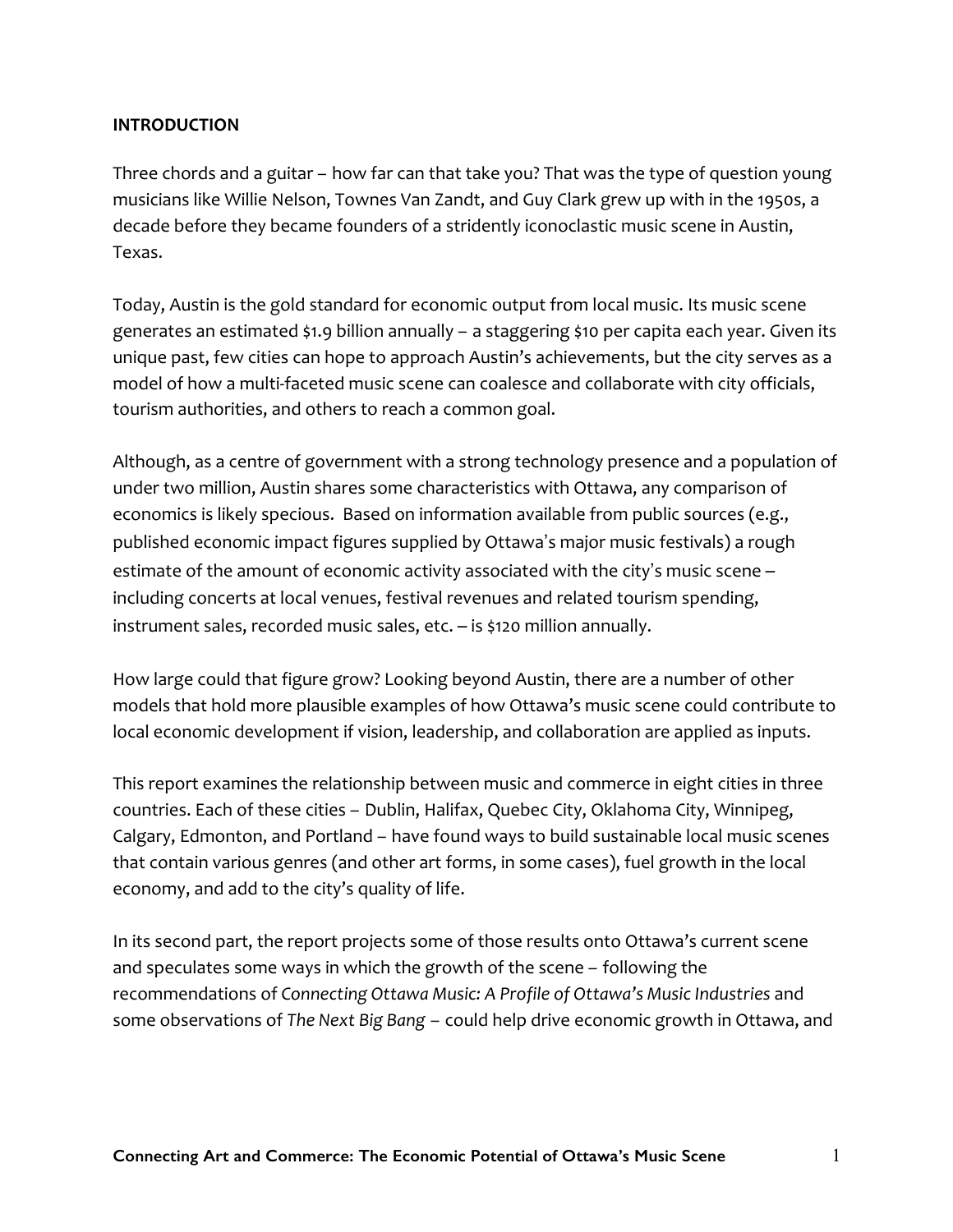affect three key areas: population retention and attraction, music tourism, and neighbourhood concentration and animation.

## **MODELS OF SUCCESS**

Restaurateur Gino Ste-Marie grew up in Quebec City, in an era when residents of the working-class neighbourhood of St-Roch proudly compared its central street – rue Saint-Joseph – to The Main, Montreal's famed rue Saint-Laurent. Ill-planned urban renewal turned Saint-Joseph into a forbidding hangout for prostitutes and drug addicts. Twenty-five years later, the *New York Times* was hailing St-Roch as the hip home for musicians, digital artists, and technology workers, and tastemaker restaurant critic Anthony Bourdain was extolling the street's virtues.

What happened in the intervening years is a lesson in the power of merging art and commerce. Embracing rue Saint-Joseph, even while it was still stumbling back to its feet in the early 2000s, Ste-Marie opened a restaurant on the street, hung local art on the walls, encouraged patrons to hang around the neighbourhood, and championed local musicians. His restaurant, Largo, became the launching pad for an annual music festival, just one of many initiatives that have benefitted from Mayor Régis Labeaume's ongoing program of investing in cultural activities and artists' ateliers. Today, rue Saint-Joseph is a buzzing thoroughfare, home to forward-looking places like Le Cercle – a combination restaurant, gallery, and performance space – as well as Bourdain-recommended bistros like L'Affaire est Ketchup.

"Opening a restaurant and music venue here was a big dice throw," says Ste-Marie. "but this city, this street, it's my heart."

\* \* \*

In 2003, bassist Steve Kirby had a bustling career as a freelancer on New York City's jazz scene, playing regularly with Wynton Marsalis and saxophonist James Carter. Looking to diversify into education and settle down with a growing family, he applied to the University of Manitoba to develop a new degree program in jazz studies. His friends thought he had lost his mind; moving from the nexus of the world's jazz community to a remote city he had never even visited. Eleven years later, Kirby finds himself at another nexus.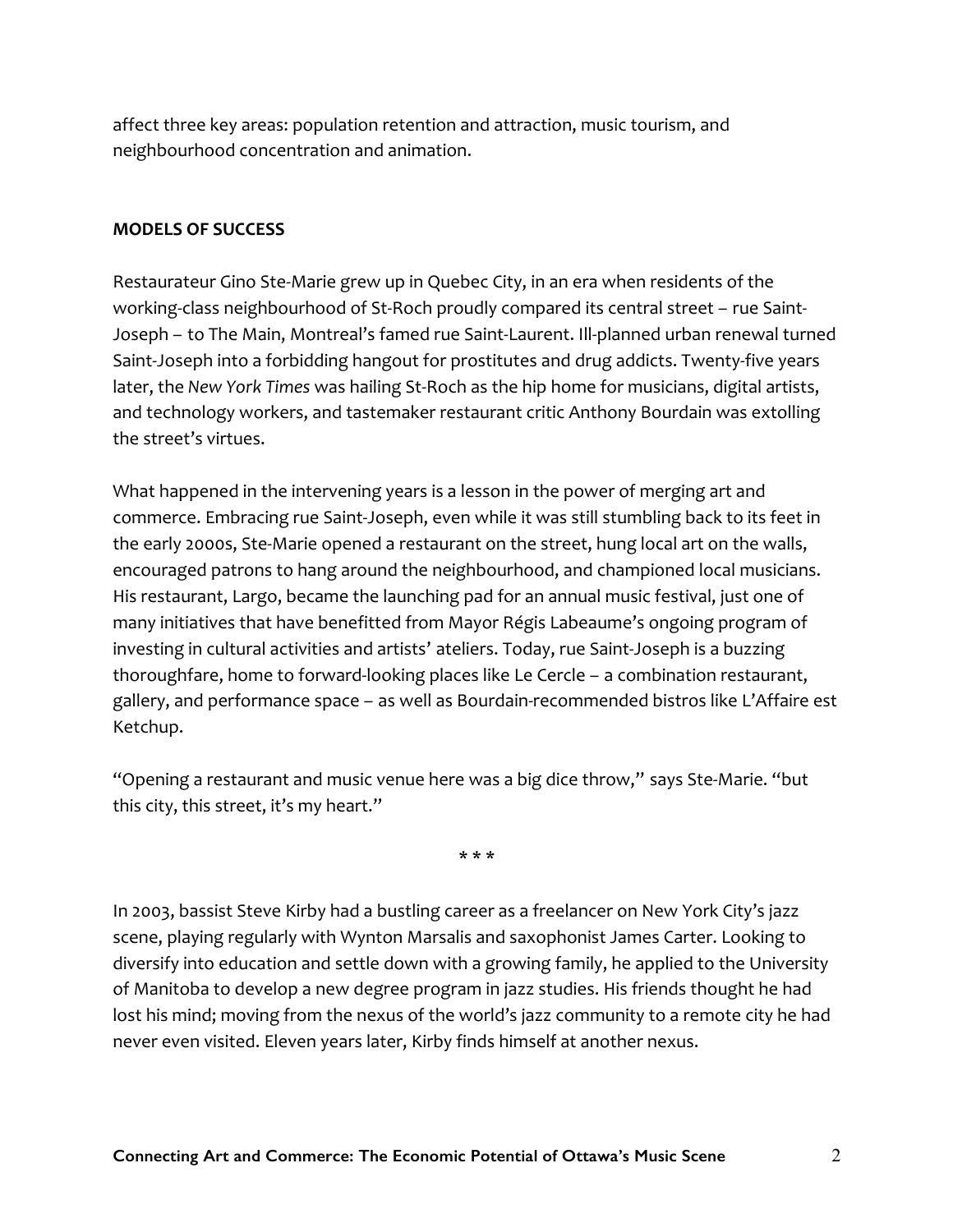"I lead five bands, I'm constantly fielding requests from the Chamber of Commerce and others to collaborate on projects. My jazz students have gone on to create rock and folk bands, they're accompanying dancers and poets. I see all kinds of hybrid projects happening – what I call millennial music. All the arts mix together here. The same people who used to think I was crazy now come here, and they don't want to leave. Lots of other people are coming, too. Music is a big part of what makes Winnipeg what it is, and the city is booming."

\* \* \*

Bill Royston had years under his belt as a successful dance and music promoter in the artsrich Philadelphia area when he moved to Portland, Oregon, to launch a new music festival. Portland – then just beginning its rise as the über-hip capital of the Pacific Northwest – presented unique challenges for growing a local music scene. For one thing, few people considered it a winter destination, due to its gray, wet weather.

Royston's strategy was to develop the tourism and his festival in lockstep, lining up hotels, a regional airline, and local restaurants as partners in his new venture. "Partnerships, both within and outside the community, are very important," says Royston. "Externally, cultural tourism efforts represent some of the most pivotal efforts to reach new audiences."

Twelve years after Royston's bold move, and four years after he retired as head of the festival, Portland is one of the most-desirable cities for young people looking to relocate from crowded, high-priced places on the east coast or California. The city's vibrant, yearround music scene – and the interaction with Portland State University (alma mater of Grammy Award winner Esperanza Spalding) – is viewed as an important a draw as its bicyclefriendly streets, award-winning food trucks, and coffeehouse culture.

\* \* \*

What do Quebec City (metropolitan population 766,000), Winnipeg (730,000), and Portland (1.8 million) have that Ottawa (1.2 million) does not? How have the three cities successfully made music something people think of when their names are mentioned?

While the 13 "weaknesses" identified with Ottawa's music scene by *Connecting Ottawa Music: A Profile of Ottawa's Music Industries* cover some critical areas, Ottawa also boasts a lengthy list of "strengths" and "opportunities." Indeed, the capital seems to have more present and potential musical assets than any of the three cities had a decade ago. What's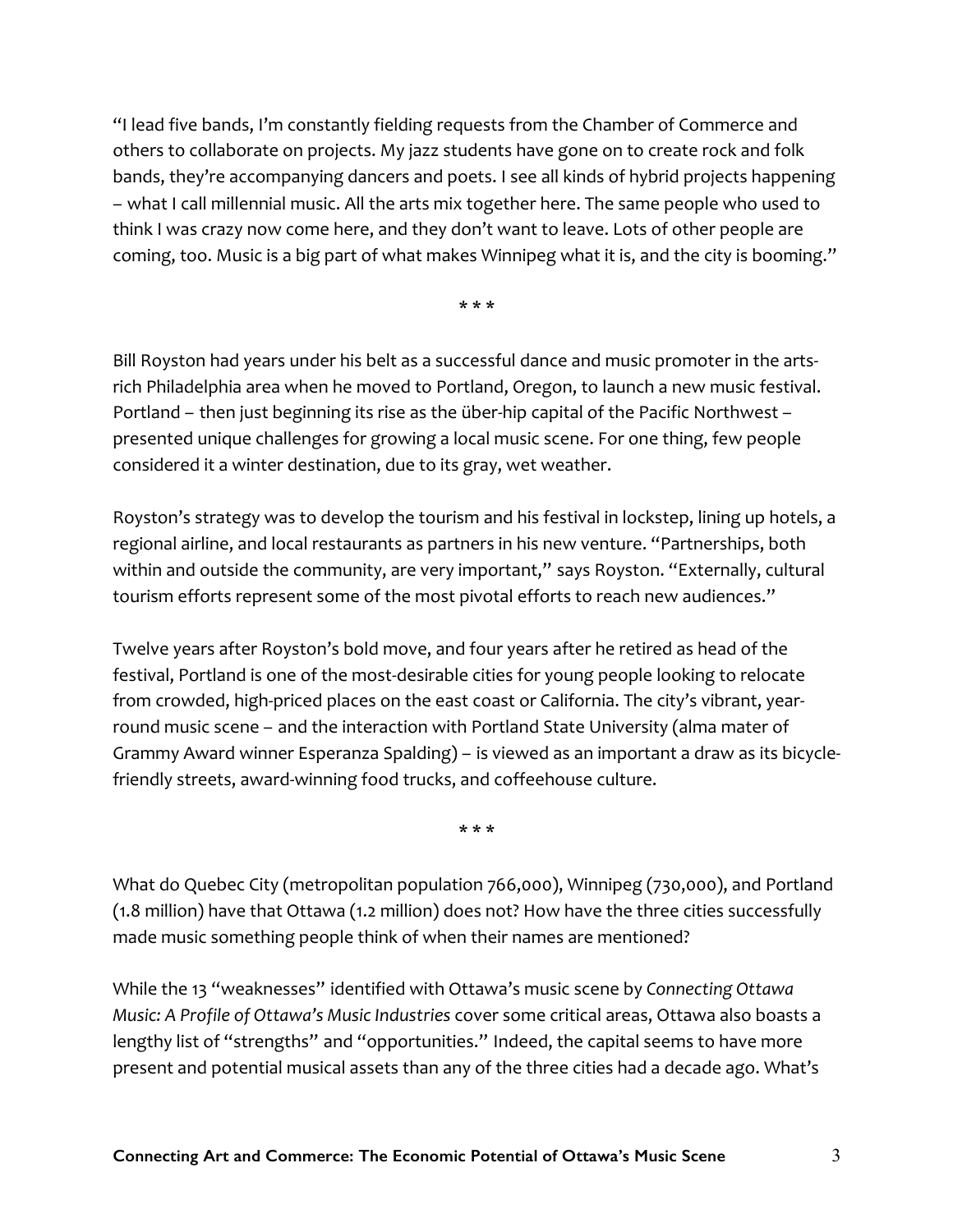more, Ottawa has three well-established music festivals that, collectively, showcase a broad range of musical genres, and several urban neighbourhoods – the ByWard Market, Little Italy, Hintonburg, and Westboro – that hold enormous potential for becoming the focal point for a renewed music scene.

How might a rejuvenated, sustainable music scene fuel the economic growth of these neighbourhoods, with ripples outward to the city and region as a whole?

The models for economic development through live music are well established in Winnipeg, Quebec City, and Portland, and beyond them, to comparably sized cities such as Dublin, Halifax, Oklahoma City, Calgary, and Edmonton, each of which has a vibrant music scene.

# **Dublin: The U2 Effect**

Few cities illustrate the effectiveness of a highly interlinked music scene as Dublin. With an metropolitan population of 1.8 million, the city was the most obvious symbol of Ireland's socalled Celtic Tiger economic boom, which coincided with the explosion of U2 and Sinéad O'Connor on the global music consciousness. The city's Temple Bar district swiftly transformed from a grungy waterfront collection of derelict warehouses to an upscale cultural centre with a Bono-owned hotel (The Clarence) as its symbolic focal point. Even after the Celtic Tiger bubble burst, Temple Bar – and Dublin in general – wear the rock connection proudly, with a statue of Thin Lizzy founder Phil Lynott and a wall plaque celebrating guitarist Rory Gallagher. The area remains chockablock with live music venues, and now that rents have returned to levels that reflect market realities, musicians live in the neighbourhood again. Tourists continue to flock to the area, and young Irish musicians continue to regard a career based in Dublin as a critical step.

## **Halifax: Echoes of the Explosion**

Like Ottawa, Halifax does not need music to attract tourists and keep its large student population partying happily. Pier 21, Citadel Hill, and the Maritime Museum of the Atlantic are popular draws on their own, and young people have clamoured for admission to Dalhousie University for decades before Sloan was conceived. While many cities with Halifax's characteristics are filled with bars featuring recorded music (even the "student ghetto" adjacent to New York University – an area the size of a mid-sized city – offers few live music venues) Halifax has a relatively high number of venues that support live music, the 22-year-old Halifax Pop Explosion, and the presence of a provincial music association. As *Connecting Ottawa Music: A Profile of Ottawa's Music Industries* notes, "music is a core element of the city's culture."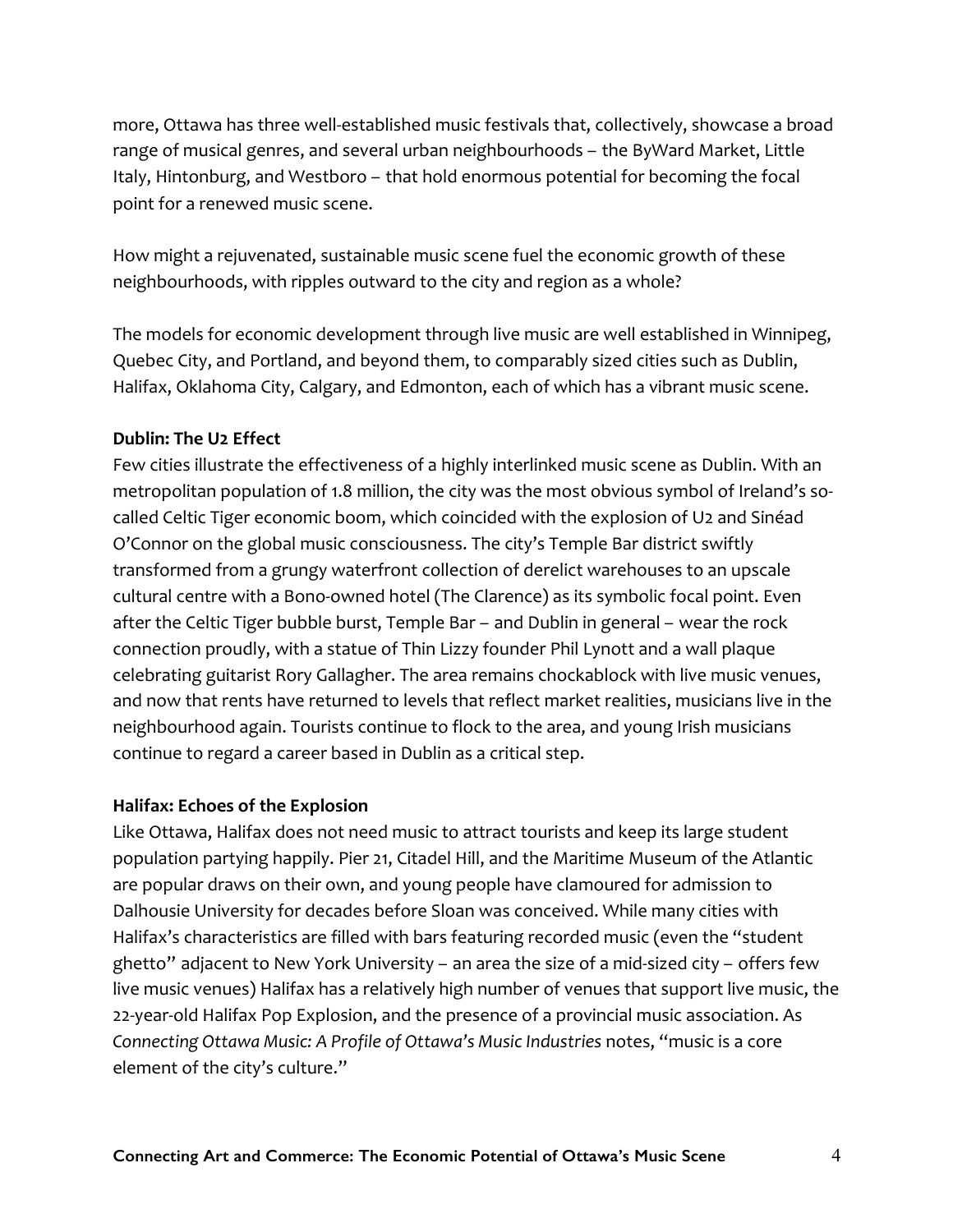# **Oklahoma City: Bouncing Back**

Oklahoma City, which has a metropolitan population of 1.3 million, has a strong history as a "territorial" music mecca. Its vibrant music scene in the first half of the last century turned out a number of world-class musicians – foremost among them, pioneering electric guitarist Charlie Christian and iconoclastic world music champion Don Cherry. After World War II, that changed, and it took decades for the city's music scene to come back. In the 1990s, the city's decision to provide tax incentives to help rejuvenate the abandoned warehouses in the Bricktown district provided significant impetus for change. In the same spirit, the president of the University of Central Oklahoma (UCO), Roger Webb, conceived of the idea to create a multi-purpose jazz facility (including performance, rehearsal, and recording spaces) in suburban Edmund. Now, in addition to Jazz Lab, the city supports six full-time jazz venues, and UCO music students perform regularly at venues ranging from churches to casinos in the metropolitan area. The entire city wears its jazz heritage proudly.

# **Calgary: All Boats Rise**

A strong second place in the Music Industries Index in *Connecting Ottawa Music: A Profile of Ottawa's Music Industries*, Calgary has many things going for its music scene, and the economic benefits that flow from it are amplified by the way the city has approached its overall arts community. In 2004, the city created Calgary Arts Development (CAD), and placed it under the leadership of Terry Rock, an academic with a strong affinity to Richard Florida's theory about the power of creative cities. CAD provides granting programs for more than 190 arts organizations, and in 2012, Calgary invested some \$3.7 million in this manner. Among other initiatives, CAD also coordinates the Cultural Space Investment Process, which evaluates arts infrastructure projects on behalf of the city. In conjunction with the Calgary Foundation, CAD also runs a program that provides "stable, affordable, and suitable" spaces for artists and non-profit organizations. This strategic approach to supporting cultural initiatives has ensured that all boats have risen during Calgary's boom years.

# **Edmonton: Planting Seeds**

Despite the fact that it is perhaps the only large Canadian city that has a park named for a musician – American expatriate blues singer Clarence "Big" Miller – and one of North America's longest-running jazz clubs – Yardbird Suite – there is not much to indicate that Edmonton has as strong a music scene as it does  $(\#$ 3 in the Music Industries Index of *Connecting Ottawa Music: A Profile of Ottawa's Music Industries*). The city's strong scene can be traced largely to the innovative Jazz & Contemporary Popular Music program at Grant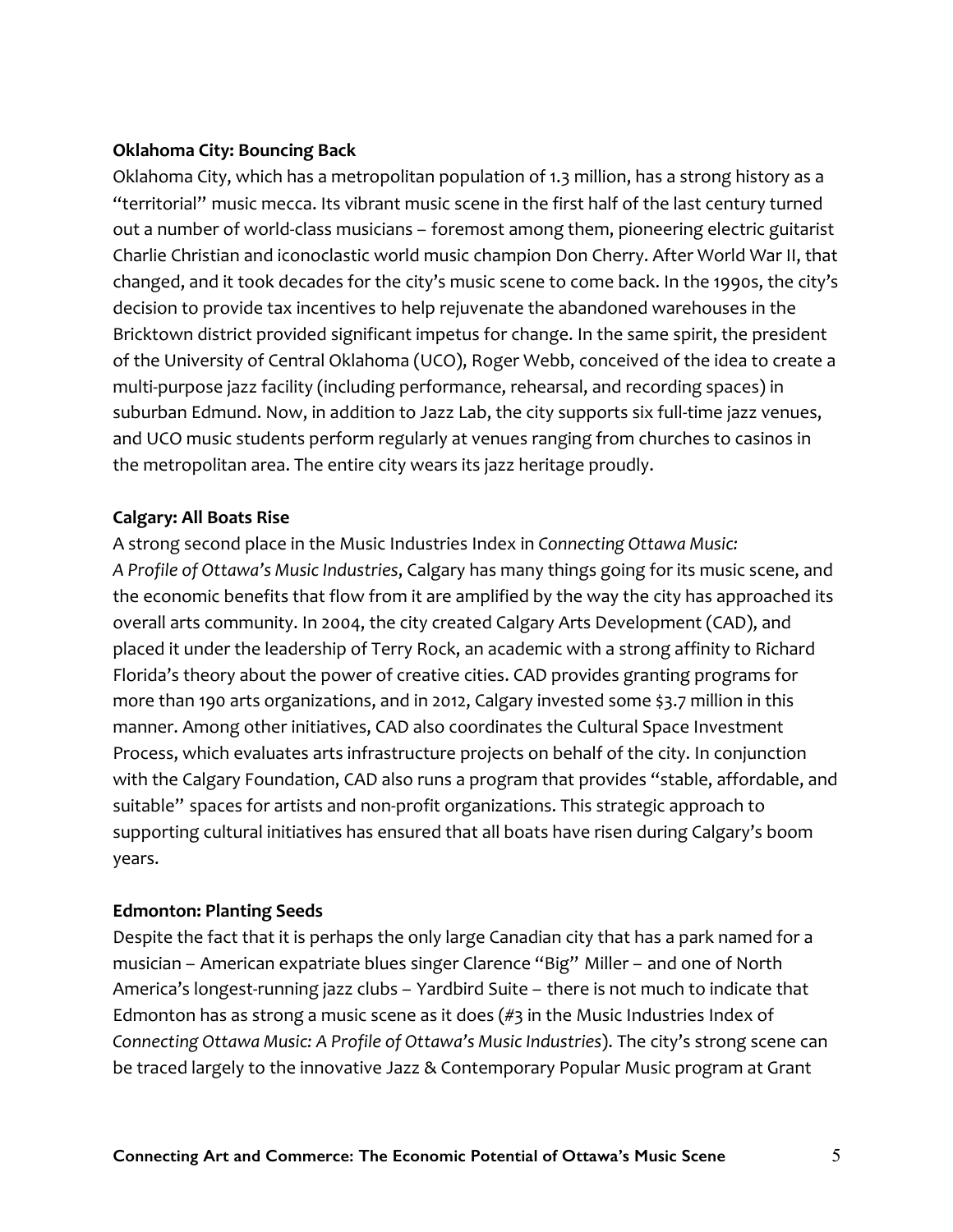MacEwan University. For more than 40 years, the institution – which, during that period transformed from a community college to a university – offered a two-year program that was one of just a handful to offer intense study in jazz, rock, and popular music. In 2010, the university began to offer a four-year degree program in the same course of study. The program offered an education in the music industry as opposed to performance or music pedagogy as many other courses do, although many students did pursue studies in either of the latter. Consequently, the institution has seeded Alberta's music scene with dozens of highly skilled music practitioners, who have opened private music schools, instrument stores, and recording studios. MacEwan alumni include musicians as diverse as country singer Corb Lund and avant-garde trumpeter Lina Allemano.

## **BRINGING IT ALL BACK HOME**

Despite being mid-sized cities with urban populations under two million, the eight cities cited above would appear to have little in common. Each has followed a very different path to making live music a critical component of its economy and civic identity, as well. In four, post-secondary institutions have played an important role, three have had strong leadership from city hall, and entrepreneurs have made significant contributions in two of them. It is interesting to note that singular events – U2's rise from the streets of Dublin, the musical equivalent of winning a lottery – played a role in only one city, and that city already had a strong history of supporting live music. In effect, U2's global success only amplified what was already there.

The common threads are vision, leadership, and collaboration. These cities have come together at various internal points to ensure that the proper ordinances and licensing agreements are in place, that the right people are at the tables where decisions are made, and that infrastructure like rehearsal spaces, backline providers, and publicity channels are in place. The musicians of these cities share enough of the vision to want to work together, even when they are not the star of that night's show, and the people of these cities put their bums in the seats – still, always, the most important component of any live music scene.

It would be naive to think that any of these cities has not faced opposition from within: Dublin is rife with those who believe U2 and Ireland's tech boom ruined Temple Bar, just as surely as there are those who believe Oklahoma City is masking the tragedy of its 1995 terrorist bombing, or Winnipeggers who feel the city should devote more attention to its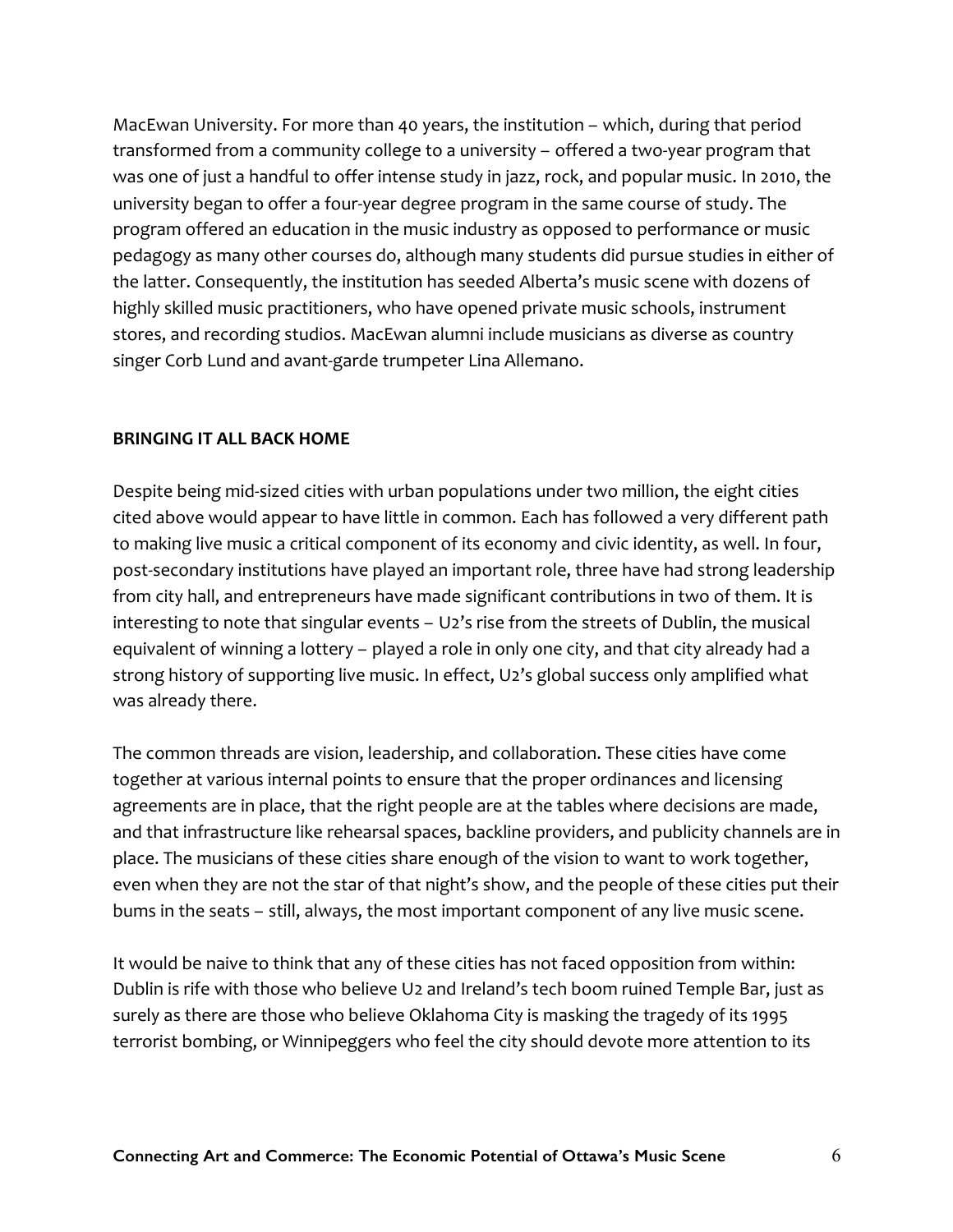ongoing flood issues. But those jealousies are set aside, or overcome, in favour of getting the job done and ensuring that economic benefits flow.

How would this look in Ottawa? Who would benefit? How much money would flow?

Frankly, there are too many intangibles to even guess at this point. No one can predetermine how a music scene will grow, or by how much. But, based on the findings of *Connecting Ottawa Music: A Profile of Ottawa's Music Industries* and close to 40 years of observing the scene as a journalist, festival executive, and occasional promoter, a number of likely scenarios in three key areas are clear.

## **Population Retention and Attraction**

The story of migration related to Ottawa has traditionally been that artists go, and bureaucrats come. The truism is that it is rare to find someone who has lived in Ottawa their entire life. For decades, if you sought a career in music, dance, film, theatre, or magazine journalism, you left town. If you wanted a career in public service, Ottawa was the place to come. The technology boom of the 1990s changed that to a certain degree, but as a government-focused city in close proximity to Montreal and Toronto, Ottawa is destined to struggle to find ways of keeping – and attracting – energetic young people who add to the city's arts-related economy. A vibrant, well-connected music scene could be a positive force in that struggle.

The attraction of music for creative, young people is well documented in the work of urbanist Richard Florida and others. What is often not stated is that the music scene needs to be both broad and deep enough to be effective. The presence of one good venue, specializing in one genre of music will not suffice; if so, Ottawa would have succeeded in this effort years ago. To be sustainable, and to appeal to the largest number of people, the music scene must be multi-faceted and well integrated into the fabric of the city.

"You need a music scene that tells a compelling story," says Music Canada's Amy Terrill. "A scene with a strong identity can aid in community building."

"Different cities have different sounds that define them," adds Steve Kirby, Director of Jazz Studies at the University of Manitoba's Desautels Faculty of Music. "Any city that wants to develop a strong music scene has to find its own sound."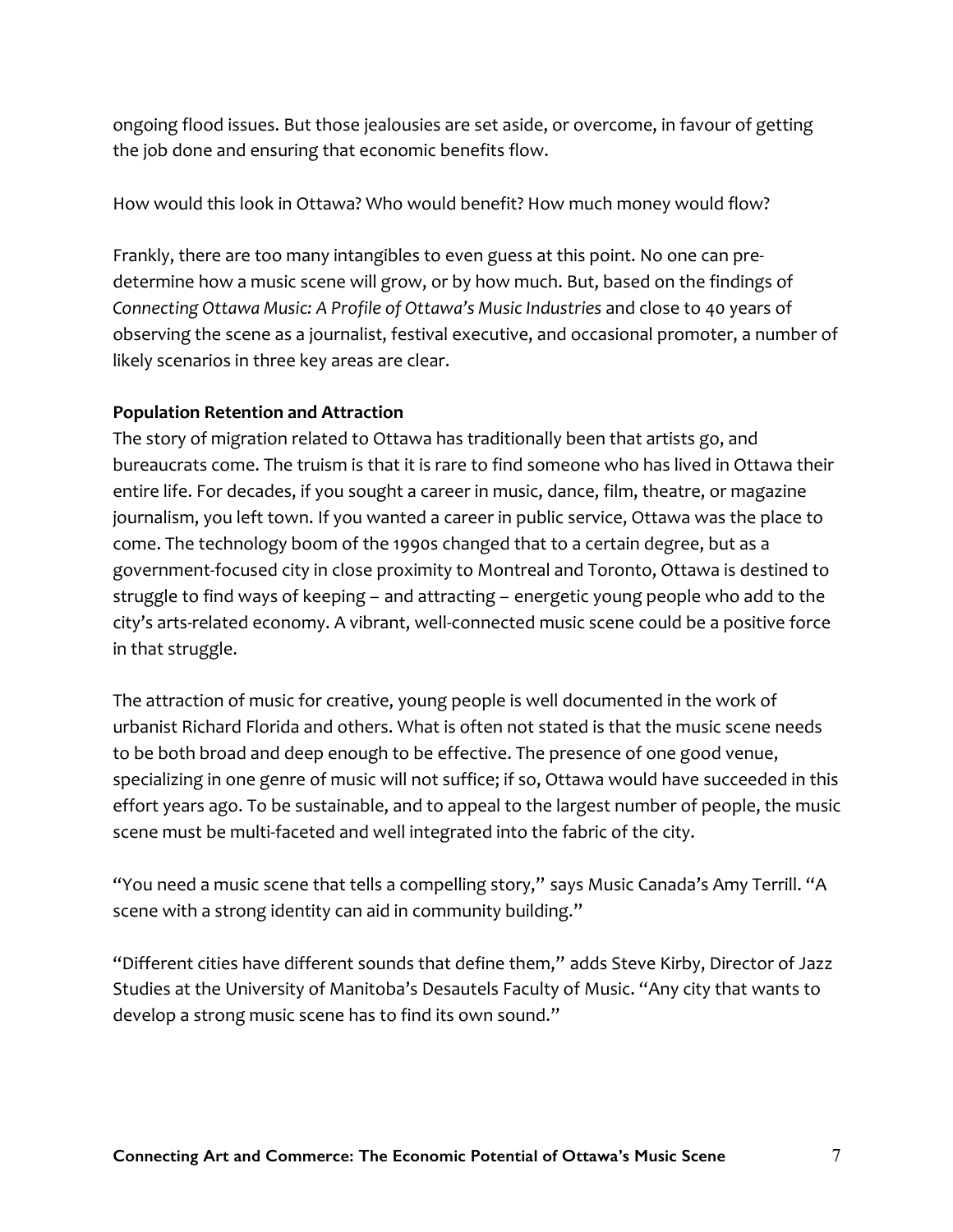Retention is also important for the musicians themselves. What does Ottawa lose when a Paul Anka, Angela Hewitt, Alanis Morissette, D.D. Jackson, Kathleen Edwards or Richard Reed Parry leaves town to pursue their career elsewhere? The result is immeasurable, and who is to say how each of their careers would have evolved if they had kept Ottawa as their home base? What is clear is what happens when a musician like bassist John Geggie, cellist Julian Armour, or guitarist Phil Hogarth remains: They create their own scenes, mentor younger artists, and encourage others to believe that you can have a fruitful career in music if you remain in your hometown.

#### **Music Tourism**

If Ottawa does any one thing as well as any other city does, it is tourism. Ottawa Tourism is highly effective at marketing the assets of Canada's capital, along with seasonal events like Winterlude and the summer festivals. The organization has developed strong relationships with hoteliers and restaurateurs who operate businesses that appeal to a tourist clientele, and experience has allowed it to target audiences using a variety of communications channels.

What is lacking is any sense of Ottawa's music scene beyond the presence of major, international-scale festivals like Bluesfest. There is no invitation to move beyond the obvious attractions of Winterlude or the national museums to any particular music venue or local music event. It is left to the visitor to seek these out.

Ottawa's failure to effectively promote its live music scene beyond the three summer festivals is not unusual, says Amy Terrill, Vice-President of Public Affairs at Music Canada. "City tourism often overlooks music," she says. "It focuses on festivals, which are huge assets, but doesn't often make the connection between other things that bring tourists to a city and live music.

"How do you motivate them to go out at night, or stay an extra day or two and get out to music venues? There's a huge opportunity for that."

Indeed, the potential exists to do exactly what Music Canada's report *The Next Big Bang* suggests when it concludes: "Municipalities and regions are well positioned to create robust music tourism industries that drive local economic activity by engaging existing festivals, venues, music production facilities, and a vast body of talent…. Even small centres stand to benefit if they skilfully exploit their music assets."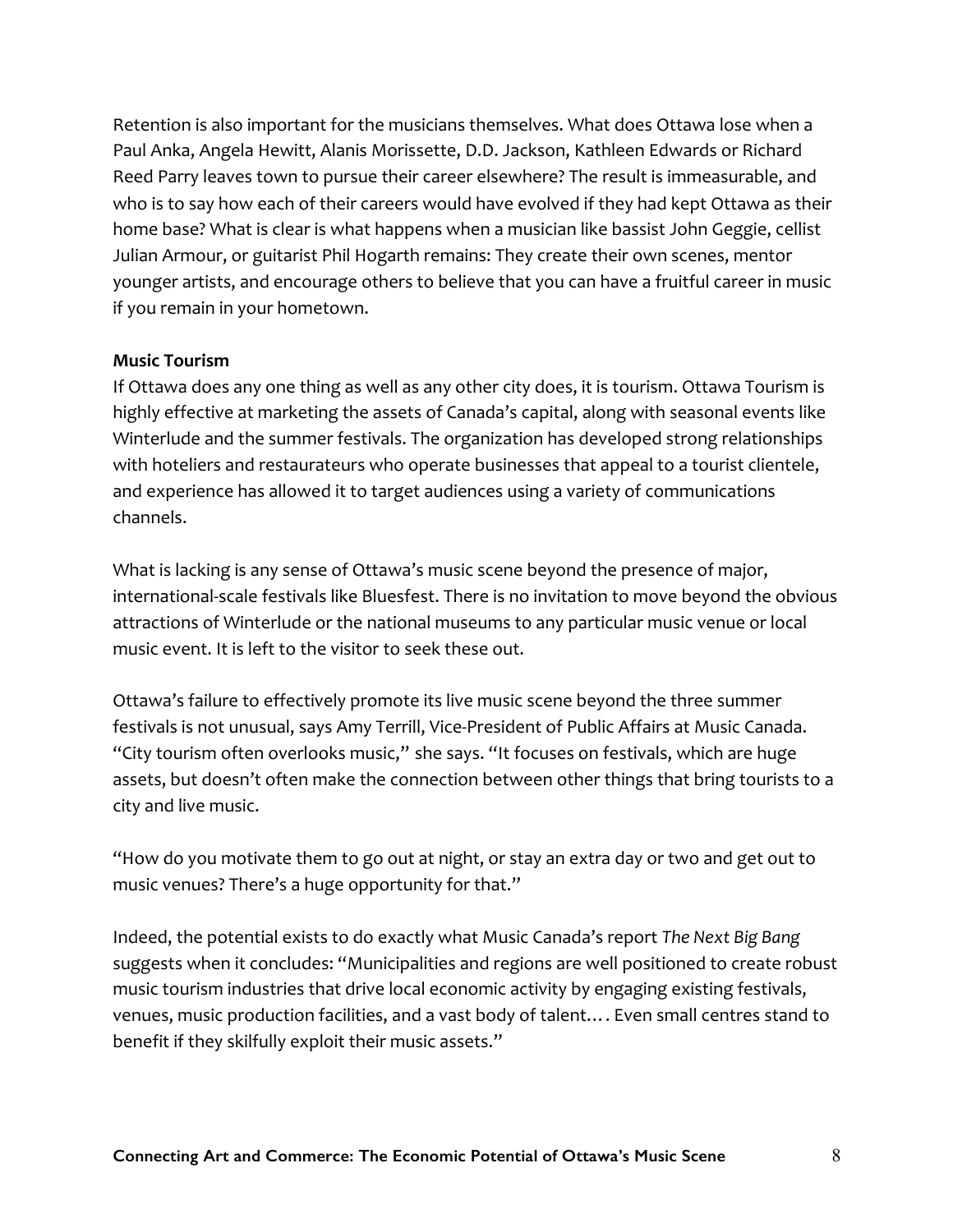To accomplish this, new collaborations – between the tourist authority, venues, and artists, at the very least – will need to be formed, and as noted above, a vision and leadership are essential to make it happen.

## **Neighbourhood Concentration and Animation**

One of the weaknesses of Ottawa's current music scene – and one that is not highlighted in *Connecting Ottawa Music: A Profile of Ottawa's Music Industries* – is the lack of a single focal point, or several focal points. The strength of scenes such as those in Quebec City, Portland, Oklahoma City, and Calgary is that the principal music venues are concentrated within an area easily covered on foot, by bicycle, or with a quick cab ride. The economic impact of this is obvious: like attracts like, and concentration focuses spending. Patrons of popular music venues are more likely to spend money in areas they frequent regularly, and those popular venues are likely to generate buzz for the overall area.

That's the case on Quebec City's rue Saint-Joseph, where Le Cercle's Director General Bruno Bernier says he has witnessed enormous change since his venue, Largo, and others began presenting music there. "It is obvious that it has created movement, different trajectories, opportunities."

In Ottawa, those possibilities are diffused – as far north as Wakefield's Black Sheep Inn and as far west as Burnstown's The Neat. On any given week, those far-flung venues might be host to the most interesting artists in town, while other shows might be spread between The House of Targ in Old Ottawa South, The Rainbow in the ByWard Market, and the Bronson Centre in Centretown. Compare that reality to what was arguably the golden age of live music in Ottawa, when venues like the Black Swan and Squire's Tavern were concentrated on the downtown stretch of Rideau Street and Barrymore's was a nightly draw on Bank Street. It was possible then to catch several acts in one evening, or grab a bite to eat between sets.

There currently is no vision of concentrating a music scene in one area, and seemingly no incentives to attract entrepreneurs to offer live music in one area. Building a live music focal point takes coordination, with possible impact on noise ordinances, etc., but cities around the world have demonstrated the positive affect it can have on local businesses, and the way such concentration can be used to market a music scene through tourism outreach.

One example of what is possible in Ottawa was offered during the summer of 2013, when a wine bar/restaurant in Hintonburg stepped forward to host the late-night jam sessions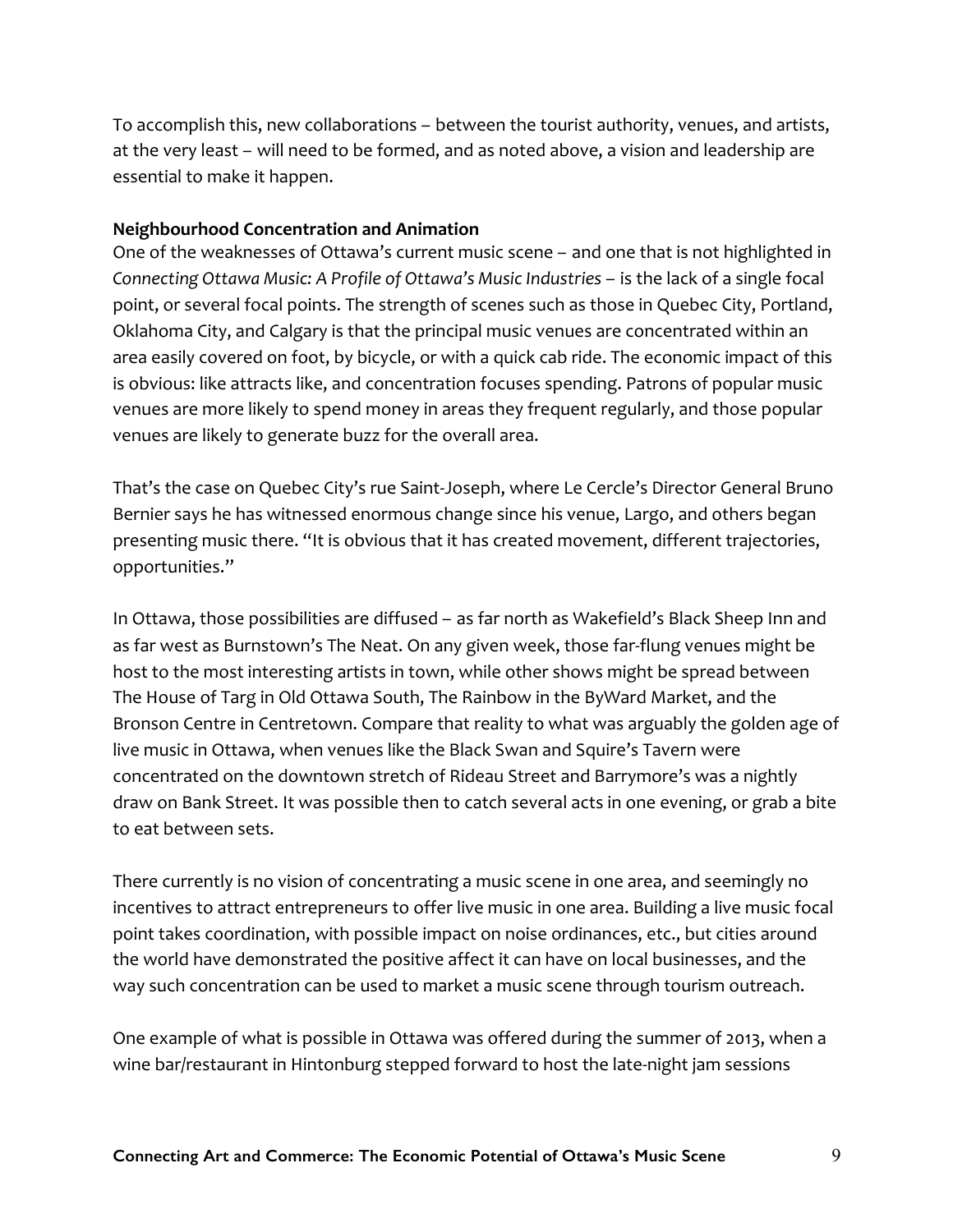during the Ottawa International Jazz Festival. The buzz on the street was palpable, and music fans could be seen flowing between the jazz venue, the Hintonburg Public House, and other adjacent businesses.

## **CONCLUSION**

Assuming that a successful music scene, with economic benefits flowing to a variety of recipients, could develop without planning, leadership, and collaboration between many players would be akin to believing in the theory of the overnight sensation.

Asked to comment on his meteoric success in 1975, Bruce Springsteen said that becoming a star was "like catching lightning in a bottle," but he neglected to mention the 10 years of multi-set one-nighters, single-minded focus, and determination that led to his breakthrough with the album *Born To Run*.

Every successful music scene needs a spark, and the right combination of factors.

"This emergent Dublin 'scene' of the late 1970s possessed little in the way of a rock music infrastructure of recording studios, rehearsal rooms and dedicated venues… the founding of *Hot Press* in 1977 and the establishment of RTÉ's pop station, Radio 2, in 1979, were two of the most significant factors in boosting and developing an Irish rock culture." (Noel McLaughlin and Martin McLoone in *Rock and Popular Music in Ireland: Before and After U2*)

It has been established that Ottawa has a number of existing strengths, as well as opportunities that can be exploited. Turning those assets and potentials into a sustainable scene with benefits for all it touches appears just out of reach.

We have rehearsed. We have paid our dues. Now is our time to hit the stage.`